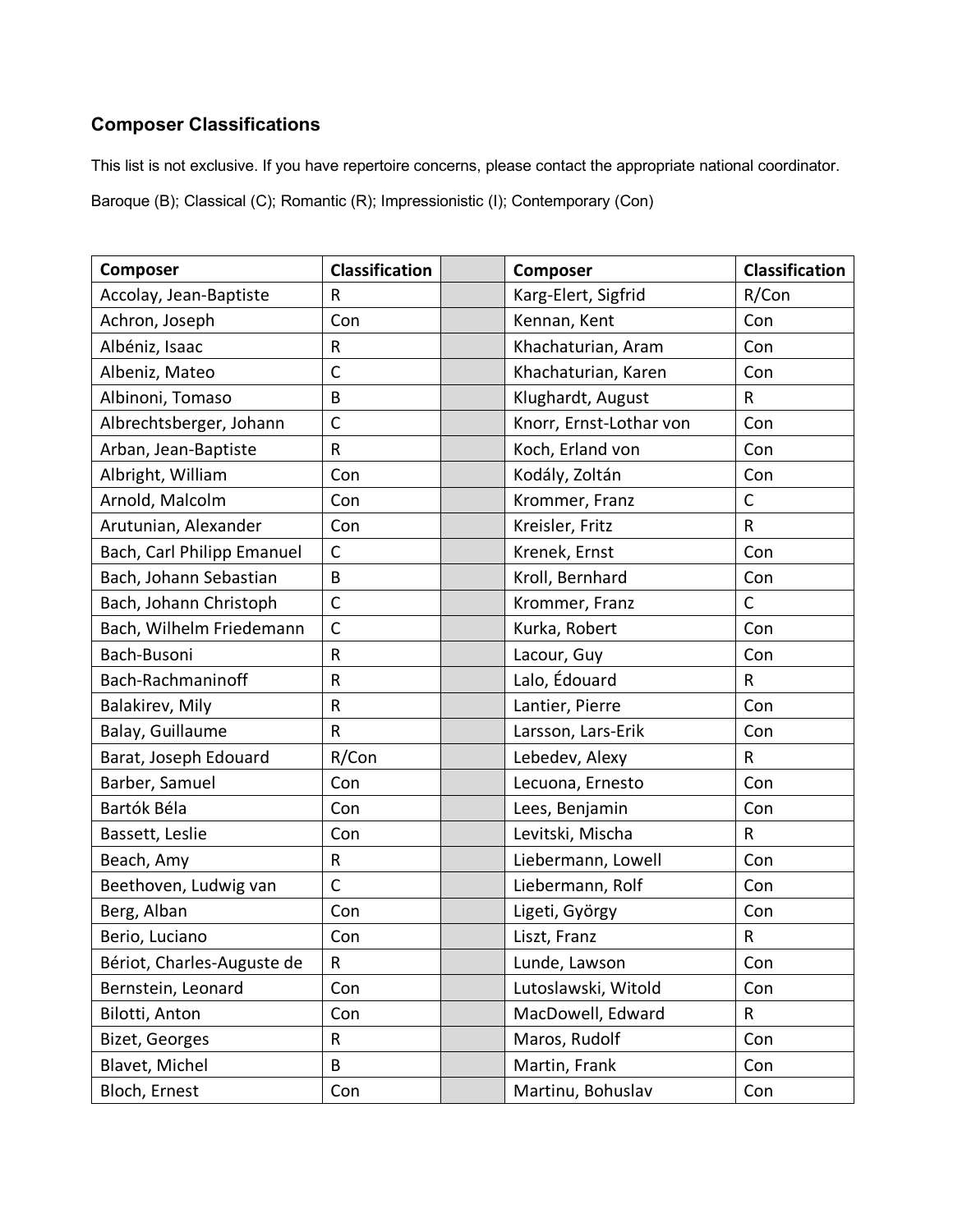| Boccalari, Edoardo        | R            | Maslanka, David          | Con          |
|---------------------------|--------------|--------------------------|--------------|
| Boccherini, Luigi         | $\mathsf{C}$ | Massenet, Jules          | R            |
| Böhme, Oscar              | R            | Medtner, Nicolai         | R            |
| Bonds, Margaret           | Con          | Mendelssohn, Felix       | ${\sf R}$    |
| Borne, François           | R            | Menotti, Gian Carlo      | Con          |
| Boulanger, Lili           | R/I          | Messiaen, Olivier        | Con          |
| Bowen, York               | Con          | Milhaud, Darius          | Con          |
| Bozza, Eugène             | Con          | Mlynarski, Emil          | ${\sf R}$    |
| Brahms, Johannes          | R            | Molter, Johann           | $\mathsf{C}$ |
| Breval, Jean-Baptiste     | $\mathsf{C}$ | Mompou, Federico         | Con          |
| Bridge, Frank             | R/Con        | Monti, Vittorio          | R            |
| Britten, Benjamin         | Con          | Moszkowski, Moritz       | R            |
| Bruch, Max                | R            | Mouquet, Jules           | R            |
| Burleigh, Harry T.        | R/Con        | Moussorgsky, Modest      | ${\sf R}$    |
| Burton, Eldin             | Con          | Mozart, Leopold          | $\mathsf{C}$ |
| Bush, Geoffrey            | Con          | Mozart, Wolfgang Amadeus | $\mathsf{C}$ |
| Busoni, Ferruccio         | R            | Mozart/Kreisler          | C/R          |
| Busser, Henri             | R            | Muczynski, Robert        | Con          |
| Caplet, André             | T            | Musgrave, Thea           | Con          |
| Capuzzi, Giuseppe Antonio | $\mathsf C$  | Nardini, Pietro          | $\mathsf{C}$ |
| Cassadó, Gaspar           | Con          | Neruda, J. G. B.         | $\mathsf{C}$ |
| Chabrier, Emmanuel        | R            | Nicholson, Charles       | ${\sf R}$    |
| Chaminade, Cécile         | R            | Nielsen, Carl            | R/Con        |
| Chopin, Frédéric          | R            | Osborne, Willson         | Con          |
| Chic, Léon                | R            | Ostransky, Leroy         | Con          |
| Cimarosa, Domenico        | $\mathsf C$  | Paderewski, Ignace       | R            |
| Clarke, Herbert           | R            | Paganini, Niccolò        | R            |
| Clementi, Muzio           | С            | Palmgren, Selim          | I/Con        |
| Coleridge-Taylor, Samuel  | R/Con        | Peck, Russell            | Con          |
| Cooke, Arnold             | Con          | Penderecki, Krzystof     | Con          |
| Copland, Aaron            | Con          | Pergolesi, Giovanni      | B            |
| Cords, Gustav             | R            | Persichetti, Vincent     | Con          |
| Corelli, Arcangelo        | B            | Piazzolla, Astor         | Con          |
| Corigliano, John          | Con          | Pieczonka, Albert        | R            |
| Couperin, François        | B            | Pierné, Gabriel          | I/Con        |
| Cowell, Henry             | Con          | Popper, David            | $\mathsf R$  |
| Creston, Paul             | Con          | Poulenc, Francis         | Con          |
| Crumb, George             | Con          | Price, Florence          | Con          |
| Crusell, Bernhard         | $\mathsf C$  | Prokofiev, Sergei        | Con          |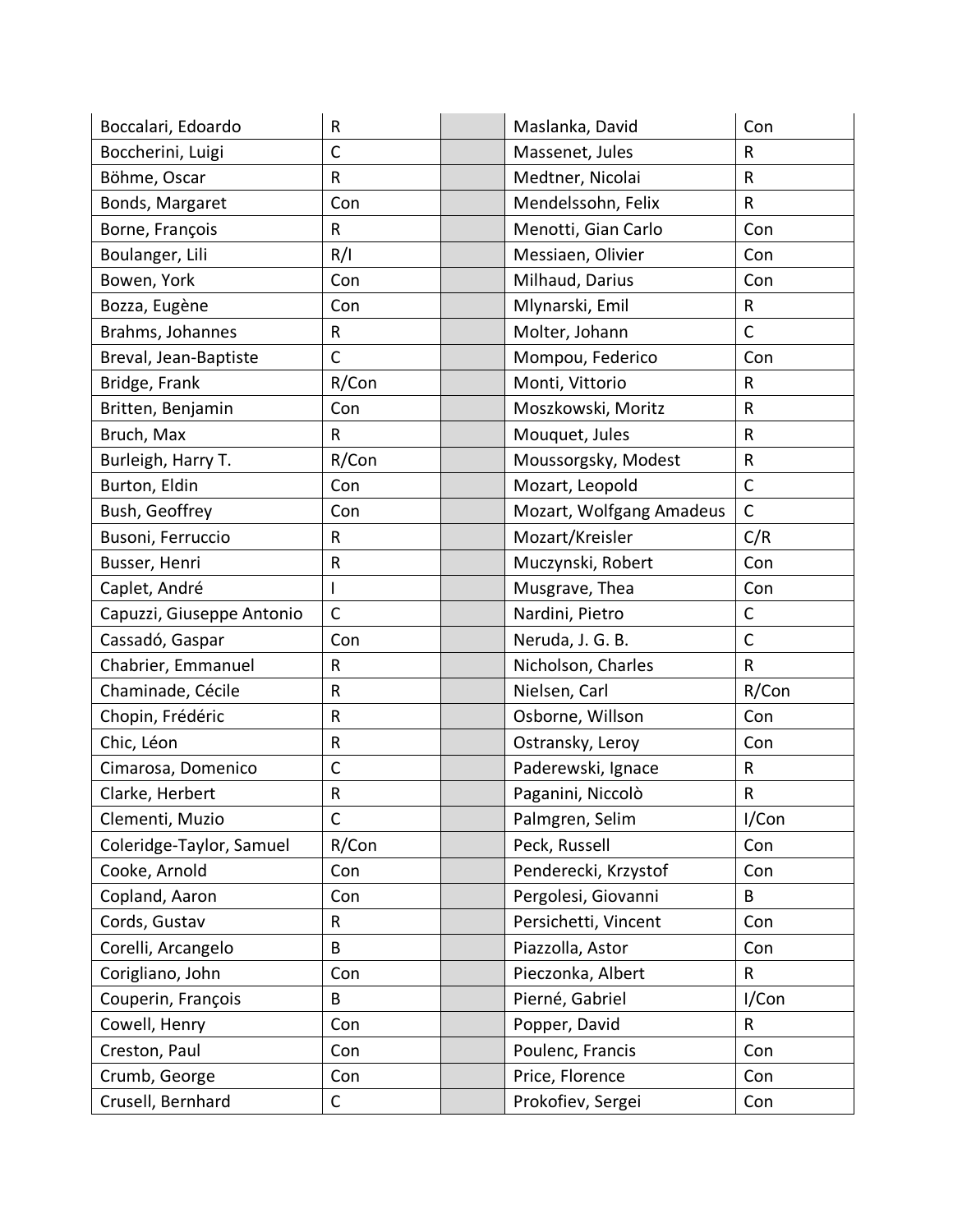| Damaré, Eugene        | R            | Pryor, Arthur            | R/Con        |
|-----------------------|--------------|--------------------------|--------------|
| Damase, Jean-Michel   | Con          | Quantz, Johann           | B            |
| Danzi, Franz          | $\mathsf C$  | Rachmaninoff, Sergei     | R            |
| David, Ferdinand      | ${\sf R}$    | Ravel, Maurice           | I            |
| Debussy, Claude       |              | Reger, Max               | R            |
| Decruck, Fernande     | I/Con        | Reicha, Anton            | $\mathsf{C}$ |
| Dela, Maurice         | Con          | Reinecke, Carl           | R            |
| Delibes, Leo          | $\sf R$      | Ries, Franz              | $\mathsf R$  |
| Dello Joio, Norman    | Con          | Rimsky-Korsakov, Nicolai | $\mathsf{R}$ |
| Demersseman, Jules    | ${\sf R}$    | Rivier, Jean             | I/Con        |
| Denisov, Edison       | Con          | Ropartz, Guy             | R            |
| Desenclos, Alfred     | Con          | Rossini, Gioacchino      | $\mathsf R$  |
| Desportes, Yvonne     | Con          | Roussel, Albert          | I/Con        |
| Dett, R. Nathaniel    | R/Con        | Rueff, Jeanine           | Con          |
| Devienne, François    | $\mathsf C$  | Saint-Saëns, Camille     | R            |
| Dick, Marcel          | Con          | Sammartini, Giovanni     | B/C          |
| Dohnányi, Ernst von   | R\Con        | Sancan, Pierre           | Con          |
| Donjon, Johannes      | $\sf R$      | Saraste, Pablo de        | $\mathsf R$  |
| Doppler, Albert Franz | $\sf R$      | Satie, Erik              | Con          |
| Dornel, Louis-Antoine | B            | Scarlatti, Alessandro    | B            |
| Dougherty, Celius     | Con          | Scarlatti, Domenico      | B            |
| Dubois, Pierre Max    | Con          | Schlözer, Pyotr          | $\mathsf R$  |
| Dukas, Paul           | Con          | Schmitt, Florent         | I/Con        |
| Duparc, Henri         | $\sf R$      | Schubert, Franz          | C/R          |
| Dutilleux, Henri      | Con          | Schumann, Robert         | $\mathsf{R}$ |
| Dvořák, Antonin       | ${\sf R}$    | Scott, Cyril             | I/Con        |
| Eccles, Henry         | B            | Scriabin, Alexander      | R/Con        |
| Elgar, Edward         | R            | Seitz, Friedrich         | R            |
| Enesco, Georges       | R/Con        | Shostakovich, Dmitri     | Con          |
| Ewald, Victor         | $\mathsf{R}$ | Sibelius, Jean           | $\mathsf R$  |
| Falla, Manuel de      | I/Con        | Simons, Gardell          | Con          |
| Fauré, Gabriel        | $\mathsf{R}$ | Singelée, Jean-Baptiste  | $\mathsf{R}$ |
| Finzi, Gerald         | Con          | Smetana, Bedřich         | R            |
| Florio, Caryl         | $\mathsf{R}$ | Smith, Grace Wiley       | Con          |
| Françaix, Jean        | Con          | Soler, Antonio           | B            |
| Franck, César         | $\sf R$      | Spohr, Louis             | $\mathsf{R}$ |
| Francoeur, François   | $\mathsf{C}$ | Squire, William Henry    | R            |
| Franz, Oscar          | $\mathsf R$  | Stamitz, Carl            | C            |
| Frumerie, Gunnar de   | Con          | Stamitz, Johann          | $\mathsf C$  |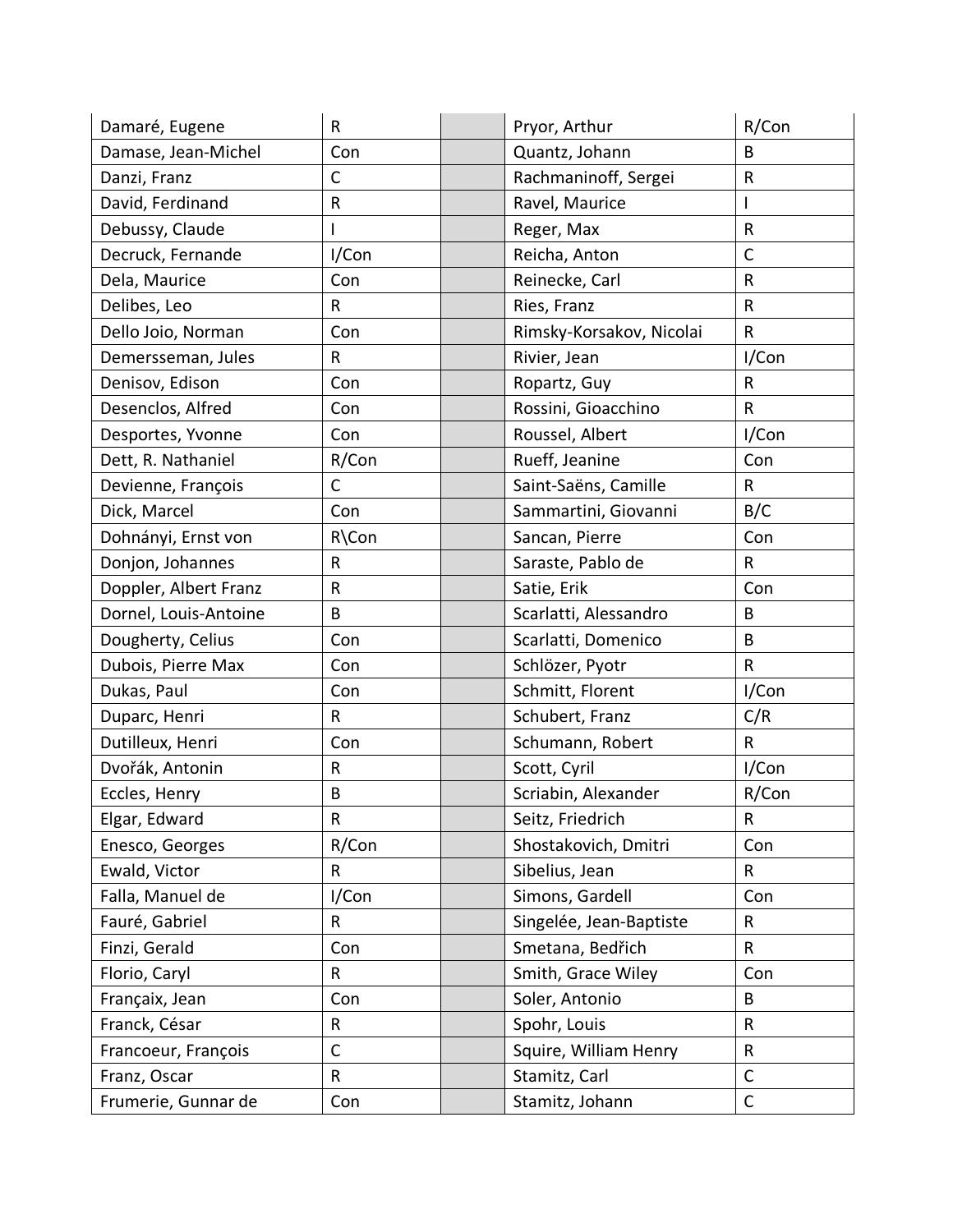| Ganne, Louis               | R            |                  | Still, William Grant      | Con         |
|----------------------------|--------------|------------------|---------------------------|-------------|
| Gaubert, Philippe          | $\sf R$      | Strauss, Richard |                           | R           |
| Génin, Paul-Agricole       | R            |                  | Stravinsky, Igor          | Con         |
| Gershwin, George           | Con          |                  | Sutermeister, Heinrich    | Con         |
| Ginastera, Alberto         | Con          |                  | Szymanowski, Karol        | I/Con       |
| Glazunov, Alexander        | R            |                  | Taffanel, Paul            | $\sf R$     |
| Glière, Reinhold           | R/Con        |                  | Tansman, Alexandre        | Con         |
| Gluck, Willibald Christoph | $\mathsf{C}$ |                  | Tartini, Giuseppe         | B           |
| Godard, Benjamin           | R            |                  | Tauriello, Antonio        | Con         |
| Goedicke, Alexander        | $\sf R$      |                  | Tchaikovsky, Pyotr Ilyich | $\mathsf R$ |
| Goëns, Daniel van          | R            |                  | Tcherepnin, Alexander     | Con         |
| Goltermann, Georg          | R            |                  | Tcherepnin, Ivan          | Con         |
| Gotkovsky, Ida             | Con          |                  | Telemann, Georg Philipp   | B           |
| Granados, Enrique          | R            |                  | Ten Have, Willem          | ${\sf R}$   |
| Grétry, André              | $\mathsf C$  |                  | Ticheli, Frank            | Con         |
| Grieg, Edvard              | ${\sf R}$    |                  | Tomasi, Henri             | Con         |
| Griffes, Charles           | L            |                  | Tower, Joan               | Con         |
| Guilmant, Alexandre        | R            |                  | Turina, Joaquin           | Con         |
| Haddad, Don                | Con          |                  | Turner, Kerry             | Con         |
| Handel, George Frideric    | B            |                  | Uhl, Alfred               | Con         |
| Hartley, Walter            | Con          |                  | Varèse, Edgard            | Con         |
| Haydn, Franz Joseph        | C            |                  | Vaughn Williams, Ralph    | R/Con       |
| Heiden, Bernhard           | Con          |                  | Veracini, Francesco       | B           |
| Henselt, Adolph            | R            |                  | Villa-Lobos, Heiter       | Con         |
| Hindemith, Paul            | Con          |                  | Viotti, Giovanni          | C           |
| Honegger, Arthur           | Con          |                  | Vitali, Tommaso           | B           |
| Hoover, Katherine          | Con          |                  | Vivaldi, Antonio          | B           |
| Hovhannes, Alan            | Con          |                  | Walker, George            | R/Con       |
| Hüe, Georges               | R/Con        |                  | Walton, William           | Con         |
| Hummel, Johann Nepomuk     | C            |                  | Wanhal, Johann Baptist    | C           |
| Husa, Karel                | Con          |                  | Warlock, Peter            | Con         |
| Johnson, Hall              | R/Con        |                  | Weber, Carl Maria von     | C/R         |
| Joplin, Scott              | R/Con        |                  | Webern, Anton             | Con         |
| Ibert, Jacques             | I/Con        |                  | Weckerlin, Jean-Baptiste  | R           |
| Ireland, John              | R/I          |                  | Wieniawski, Henryk        | R           |
| Ives, Charles              | Con          |                  | Wolpe, Stefan             | Con         |
| Jacob, Gordon              | Con          |                  | Wuorinen, Charles         | Con         |
| Janáček, Leoš              | I/Con        |                  | Ysaÿe, Eugène             | R/Con       |